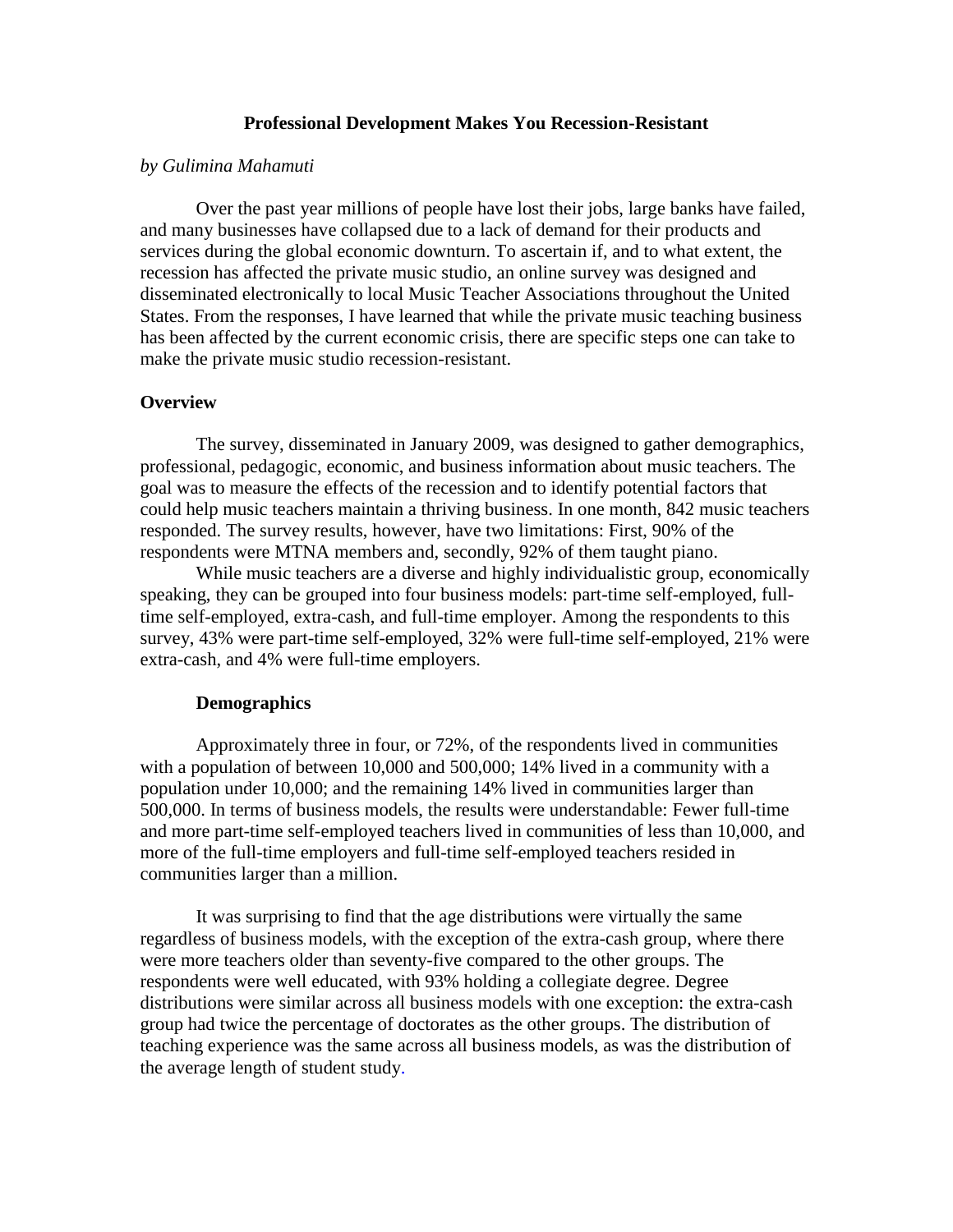# **Profile of Survey Respondents**

# **Business Models**





**Age**





**Education**



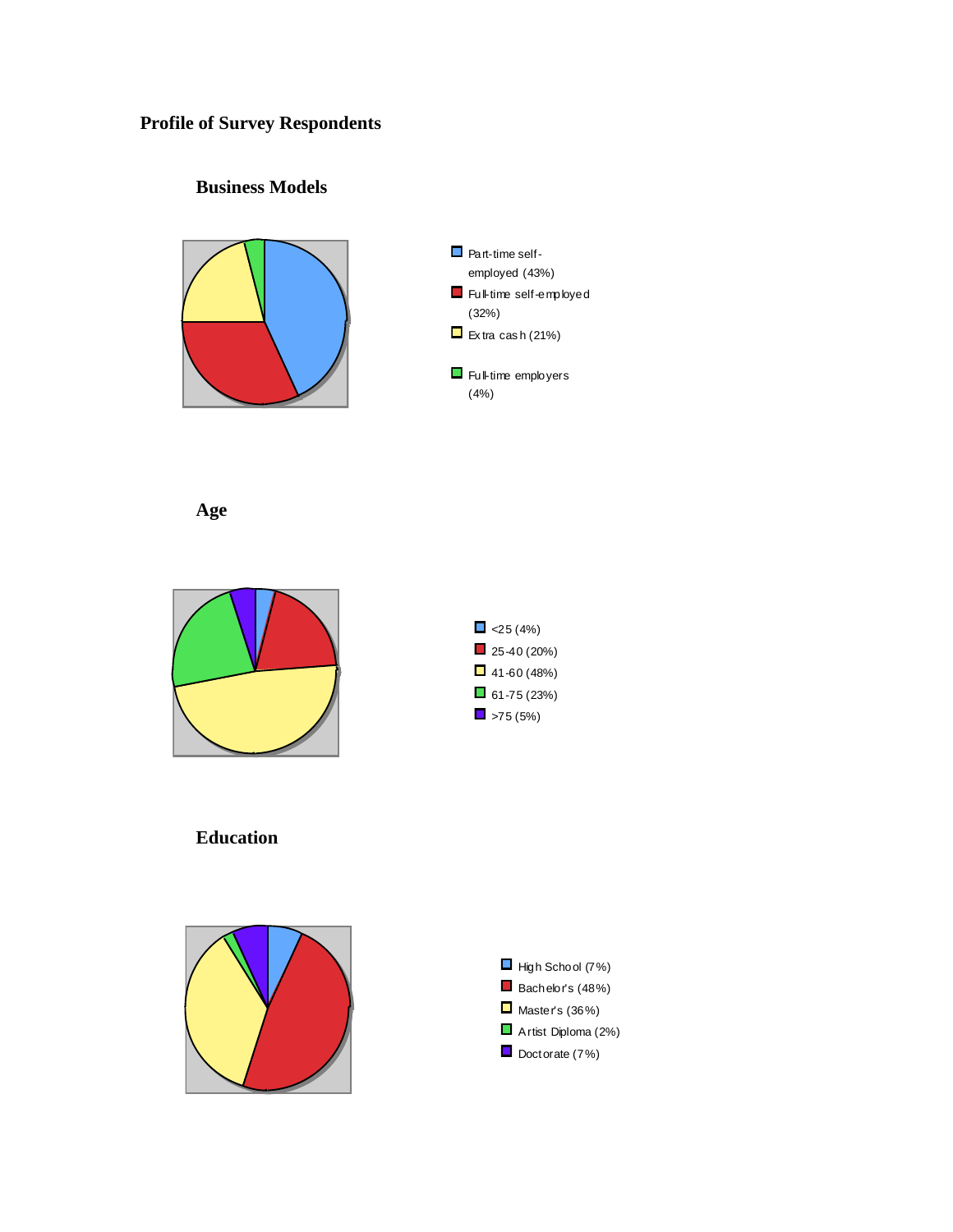# **Teaching Experience**



#### **Average Length of Student Study**



#### **Economic effects**

The survey showed that one in eleven music teachers was severely affected by the economy regardless of age, educational level, or business model. One in five music teachers lost students regardless of community size, age, or business model. Perhaps because of the economic downturn, two in five reported recently increasing lesson fees.

Faced with these facts, what can private music teachers do to become recessionresistant under today's economic pressure? The survey results show that the answers lie partially in specific aspects of professional development, which will be described in the following details.

# **Professional development**

Beyond what is necessary to operate a private music teaching business, such as salary, health insurance, facility, instruments, and studio teaching materials, the respondents valued professional development so much that it ranked in the survey as the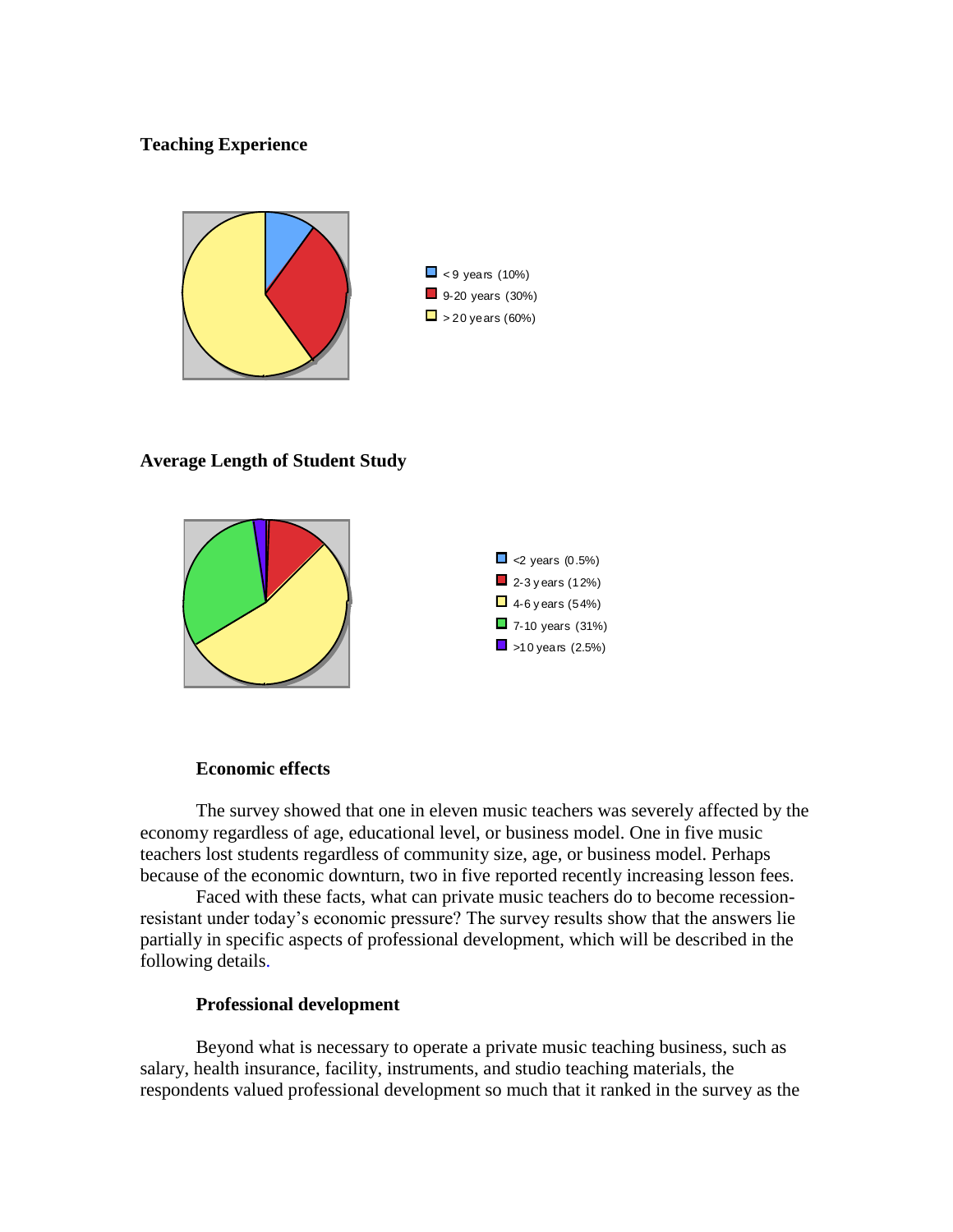next highest expense, outranking accounting, professional services, utilities, and office expenses.

With the help of a statistics consultant, I identified certain aspects of professional development that could help make the private music studio recession-resistant. These included joining professional music organizations, becoming nationally certified, pursuing an advanced degree, developing a professional teaching model, and participating in professional music activities. The survey showed that these benefits helped private music studios decrease the effects of the recession in all four business models, as follows.

# **Professional organizations**

The survey results showed that membership in professional music organizations positively affected work load. Among teachers who were members, 48% had a waiting list of students, compared to only 16% of non-members. 70% of members had "just the right amount of students," compared to only 46% of non-members. On the other hand, 52% of non-members did not have enough students, compared to only 21% of members.

#### **Work load for members vs. non-members of professional organizations.**

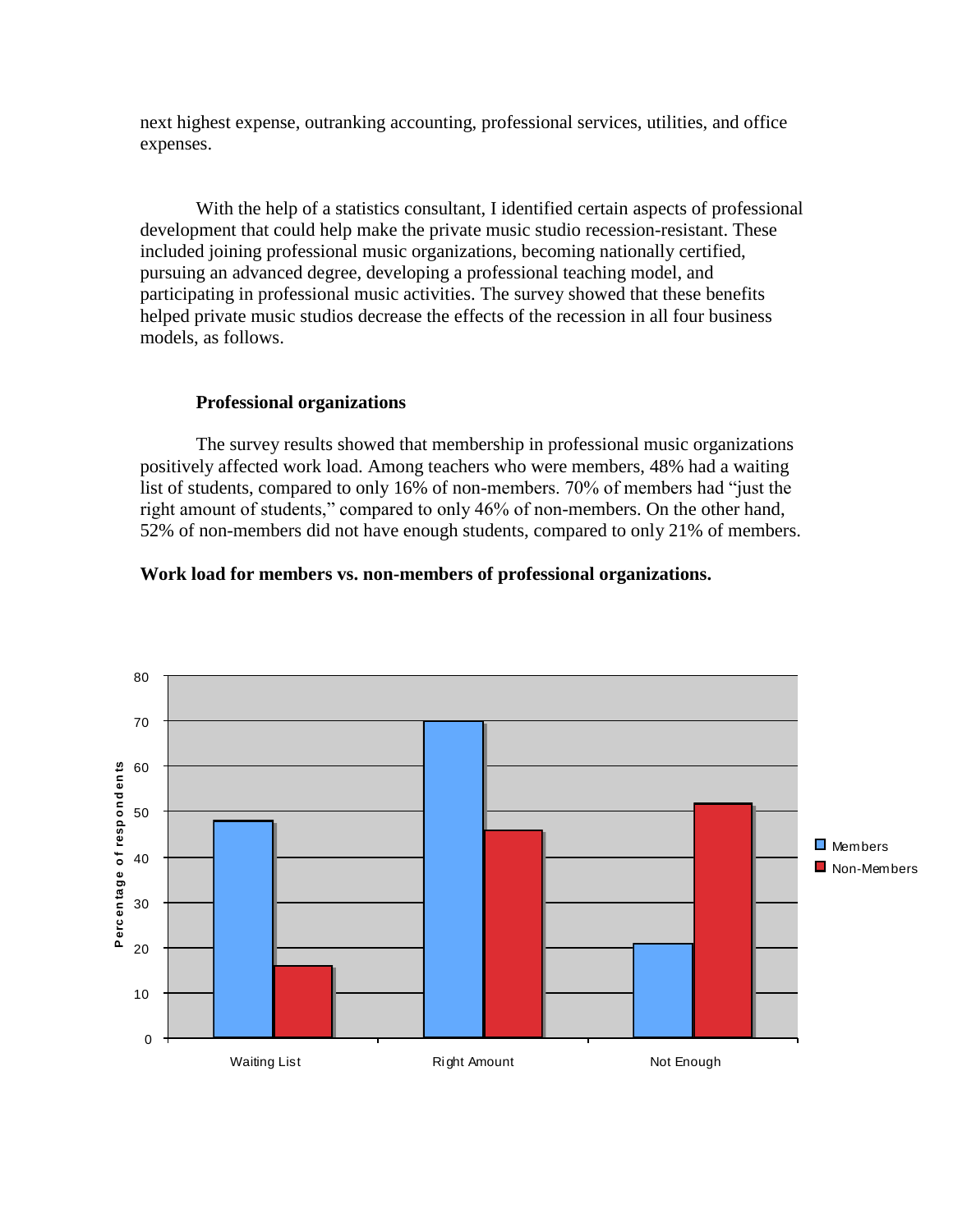Membership, it turns out, also helps teachers retain students. Among teachers whose students stayed with them longer than three years, 97% were members of professional organizations. Among teachers whose students took lessons for three years or less, only two-thirds had membership.

With these benefits of membership, do music teachers join professional music organizations? The survey showed that older and more experienced music teachers tended to pay more attention to joining professional music organizations. An overwhelming majority (more than 90%) of music teachers twenty-five years or older were members, compared to only 58% of those younger than twenty-five. Furthermore, the survey showed that among teachers who have taught for more than eight years, 96% were members compared to 72% of those with less teaching experience.



#### **Membership by age group**

#### **Membership and certification by years of teaching experience**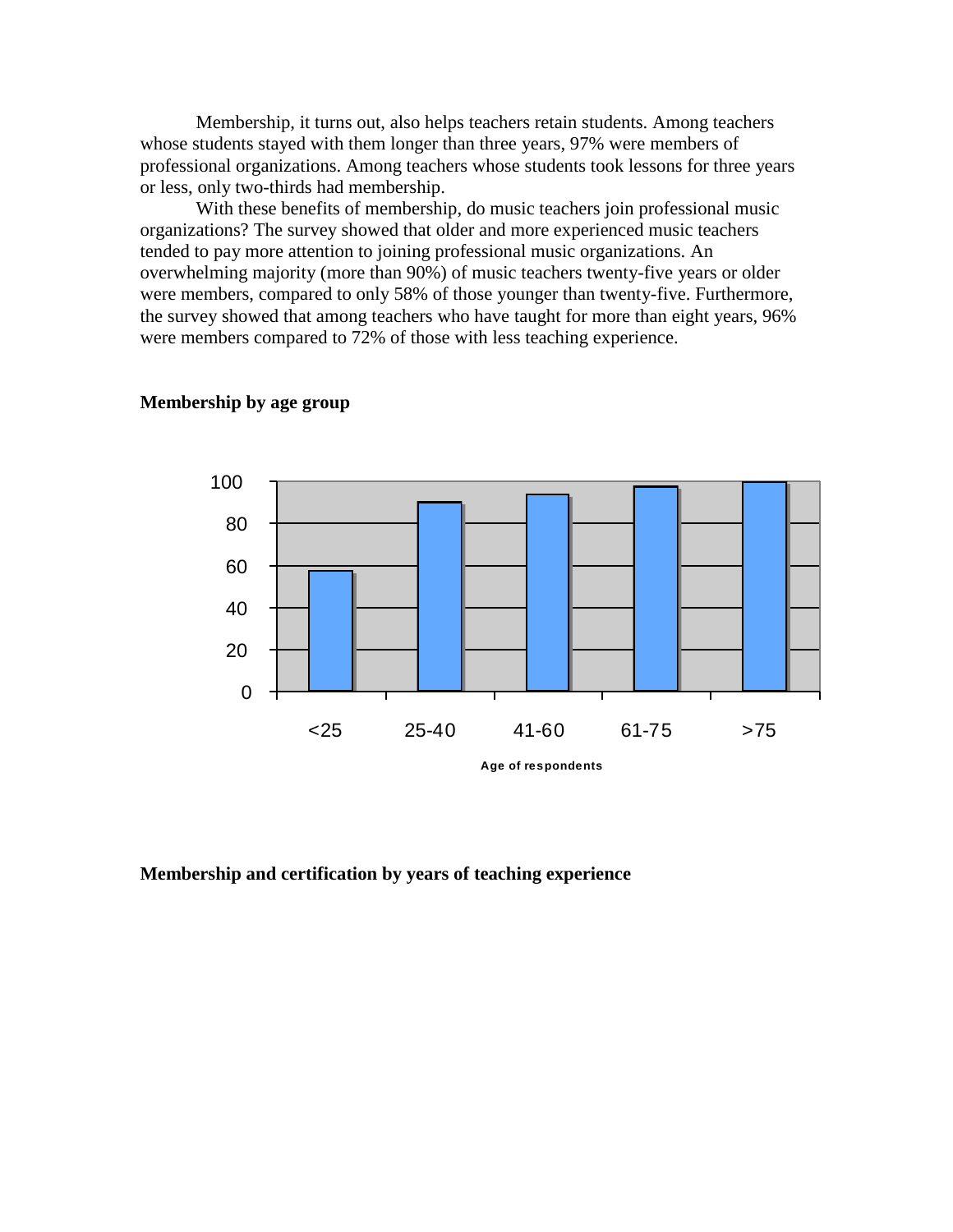

# **National certification**

National certification through MTNA signifies a music teacher's commitment to excel and to improve professional standing among his or her peers. It increases a music teacher's visibility and credibility and helps increase referral business.

Despite these benefits, fewer than one in three, or only 27%, of the survey respondents were MTNA certified. Among teachers with more than twenty years of teaching experience, three out of four, or 75%, were certified. Among those with nine to twenty years, approximately one in five, or 21%, were certified, and fewer than 5% of teachers with less than nine years of teaching experience were certified.

# **Survey respondents with MTNA certification**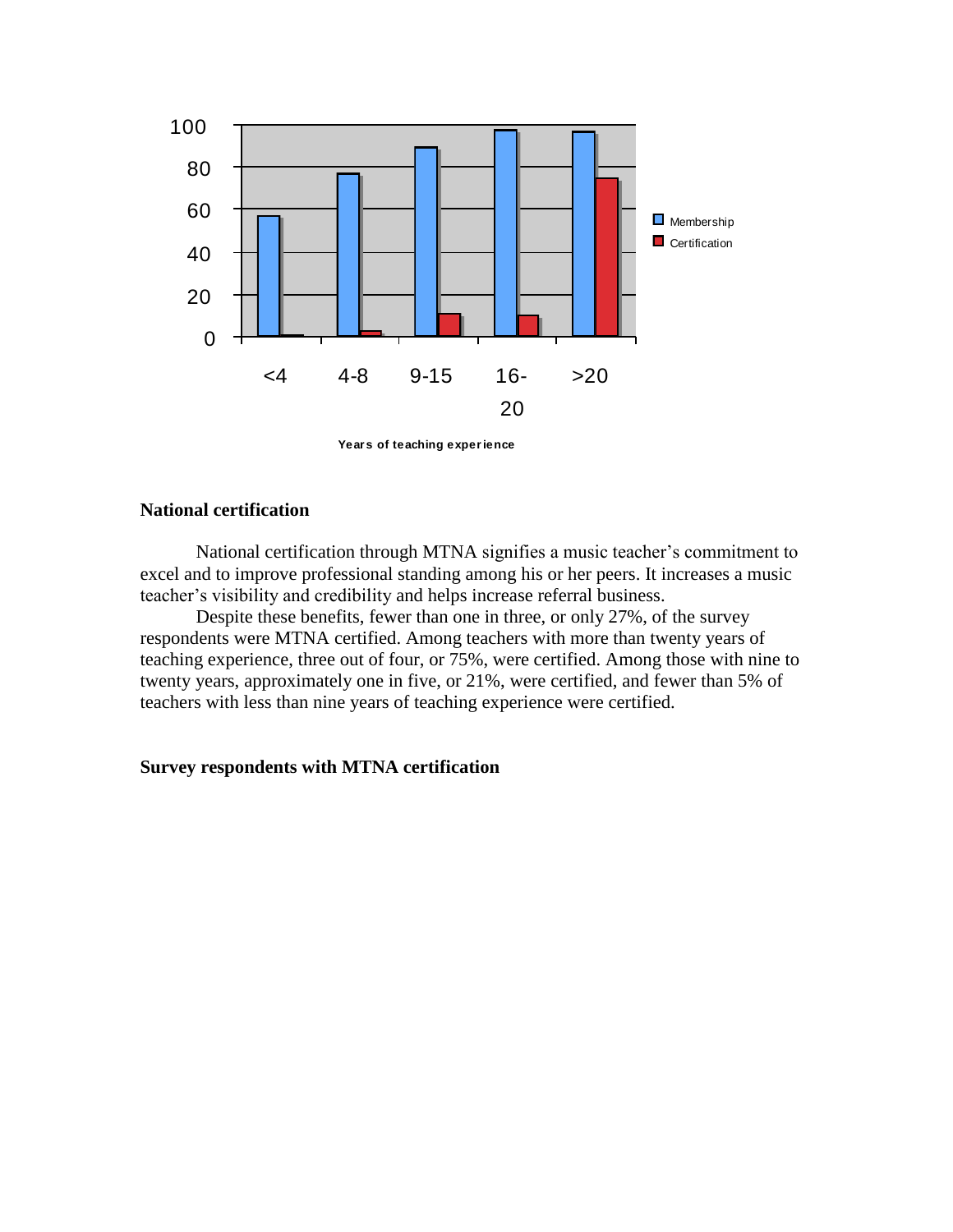

#### **Advanced degrees**

Analysis of the survey results showed that teachers who held doctoral degrees were half as likely to lose students as all other teachers.

# **Studio policies**

Of the survey respondents, 67% reported having a written studio policy that they distributed and enforced. Of those who did so, only 6.5% reported being severely affected by the recession, compared to twice as many, or 13%, of those who did not.

# **Offer group lessons**

Of the teachers who offered group lessons, only 18% reported not having enough students, compared to 25% of teachers who did not offer such lessons. Less than half (44%) of music teachers in this survey reported offering group lessons. Therefore, offering group lessons is a practical step that music teachers can take right away.

In addition to helping music teachers financially, group lessons also help students. A piano teacher from Minneapolis, Minnesota, wrote, "... I have found that [group lessons] are indispensable to accomplishing this [meaning having successful and happy students]. Kids love helping each other and develop a healthy, somewhat competitive but also supportive network." By offering group lessons, music teachers create a healthy and happy environment that encourages students to participate in group activities. These, in turn, will enhance the students' future collaborative performance ability and enrich their professional lives.

# **Professional activities**

The survey showed that music teachers acquire students by performing, giving lectures and presentations, publishing articles, and being involved in school activities. In